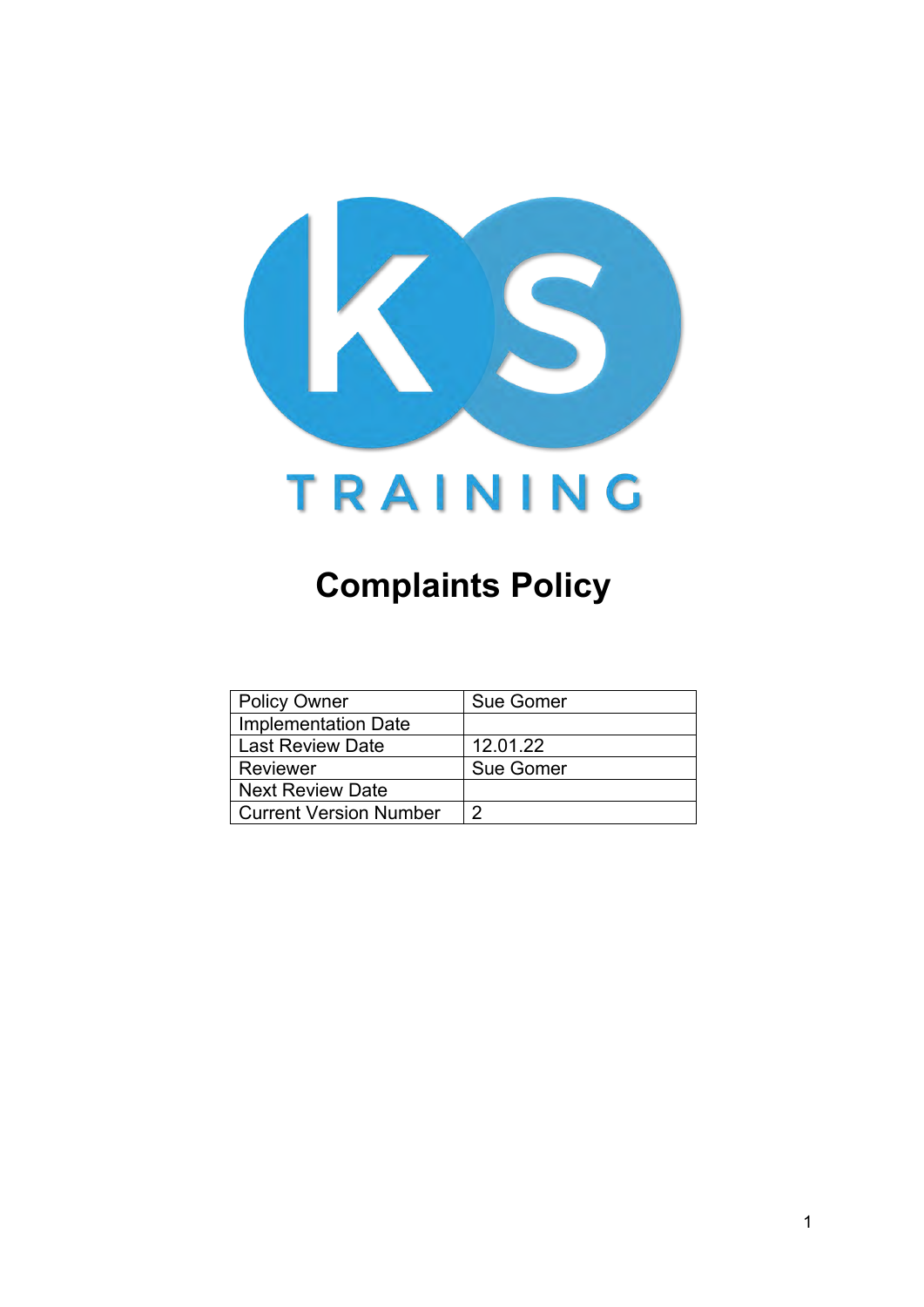#### **Our Responsibilities**

We are committed to providing a high-quality service for our learners, clients, and the community we serve. We will deal with legitimate complaints in a fair, prompt, and objective manner. Complaints will be dealt with without recrimination and learners will not be disadvantaged by raising a complaint.

We will be fair in the treatment of all those who complain irrespective of age, disability, gender / gender reassignment, marriage / civil partnership, pregnancy / maternity, race, religion or belief, sex, or sexual orientation (protected characteristics and whilst socio- economic background is not a legally protected characteristic, KS Training is committed to combating any discrimination on this basis and recognises the harm that discrimination has in terms of an individual's access to equality of opportunity). Complaints will be dealt with promptly and constructively. All complaints will be dealt with in confidence but shared with any person who may be the subject of a complaint. The outcomes of any complaint will be shared with the complainant and any staff involved. Complaints made which, on investigation, turn out to be malicious, may result in disciplinary action.

The Head of Quality will be responsible for the management of the Complaints Policy and all learners will be informed whom the Head of Quality is:

## **Scope of Complaints Procedure**

The Procedure deals with complaints arising from:

- Delivery (or lack of delivery) of services for education and training including teaching, course content, tutoring, assessment, feedback on progress and learner support during learning program.
- Incorrect or misleading information about services provided by the Centre.
- Delivery (or lack of delivery) of support services provided by the Centre including administration of fees, enrolment processes, Centre accommodation, health and safety and learner resource services including lack of certification of courses.
- Unacceptable actions or behaviour by Centre staff and/or other learners

#### **Separate Procedures Exist For:**

- Learnerdiscipline
- Assessment appeals

#### How to Complain:

• Complaints must be made in writing to the Head of Quality – Sue Gomer

Support can be made available for all those involved in a complaint including:

- Representation: parent, guardian, friend or supporter
- Help with completing the Written Complaint
- Induction will provide further details regarding this process.

#### Informal Resolution of Complaints

Most complaints should be able to be resolved by discussion between the complainant and the